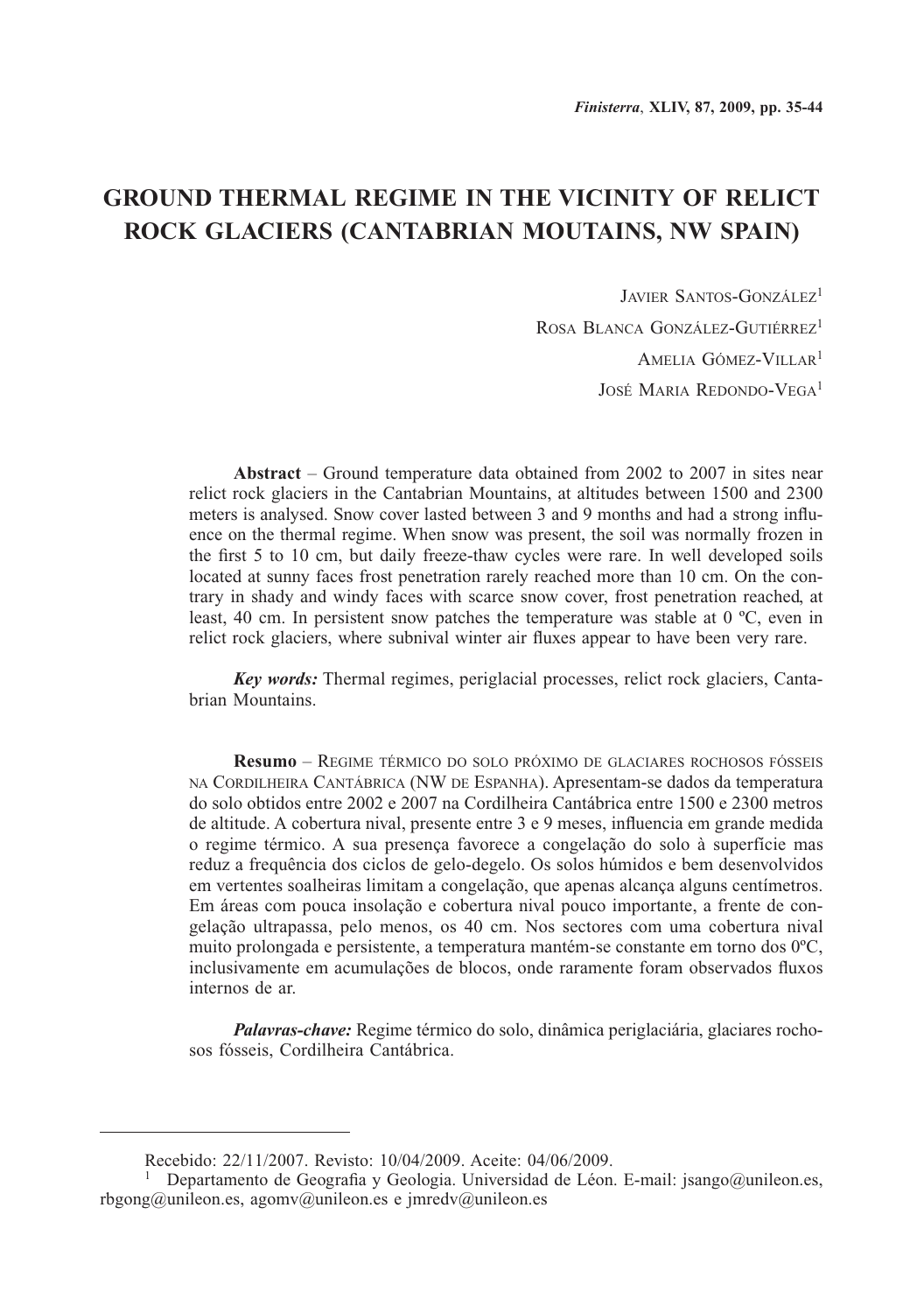**Résumé** – Regime thermique du sol dans des glaciers rocheux fossiles de la Cordillere Cantabrique (Nord-ouest de l'Espagne). On présente des enregistrements de température du sol, réalisés entre 1500 et 2300 m d'altitude. La couverture nivale, qui dure de 3 à 9 mois, influence fortement le régime thermique. Sa présence favorise le gel superficiel du sol mais réduit le nombre des cycles gel/dégel. Dans les sols d'adret, humides et bien développés, la congélation ne pénètre que sur quelques centimètres d'épaisseur. Là où l'insolation et la couverture nivale sont faibles, le front du gel atteint au moins 40 cm. Là où la couverture nivale est persistante, la température se maintient vers 0ºC, même dans les accumulations de blocs, où l'on a rarement détecté une circulation de l'air.

*Mots Clés:* Régime thermique du sol, dynamique périglaciaire, glaciers rocheux fossiles, Cordillère Cantabrique.

## I. INTRODUCTION

In a geomorphological context, ground temperature is more relevant than that of air. The relation between both is not linear (Thorn *et al*., 1999), and is mainly controlled by radiation, snow cover, relief, type of substrate, moisture and vegetation. For that reason, under the same conditions of temperature, a mosaic with great variety of ground temperatures may occur. Beneath coarse blocky materials, as rock glaciers, the thermal dynamics is more complex (Humlum, 1997; Harris and Pedersen, 1998).

In the Cantabrian Mountains there is a limited network of meteorological observatories and they are located at valleys floors. Therefore, air temperatures are poorly characterized. Regarding ground temperatures, the research by Castañón and Frochoso (1998) and González-Trueba (2006) on the high altitudes (2100-2500 m) of Picos de Europa is the only reference allowing for a first approximation to the ground thermal regime in the area.

In this paper we analyse the ground temperature regimes of ten sites at altitudes between 1500 and 2300 meters. The objective is to improve the knowledge on the present-day thermal regime in the Cantabrian chain, emphasising on the differences induced by the substrate, aspect, snow-cover and other geographical factors.

### II. STUDY AREA AND METHODS

The present paper is framed within a wider study on the environmental characteristics of relict rock glaciers of the Cantabrian Mountains (fig. 1). Nowadays, active marginal periglacial features are present above 1900 meters, like terracettes, ploughing boulders and gelifluction lobes, whereas other forms are relict. The large interannual variability of the thermal regime implies analysing several years in order to draw conclusions about ground temperatures.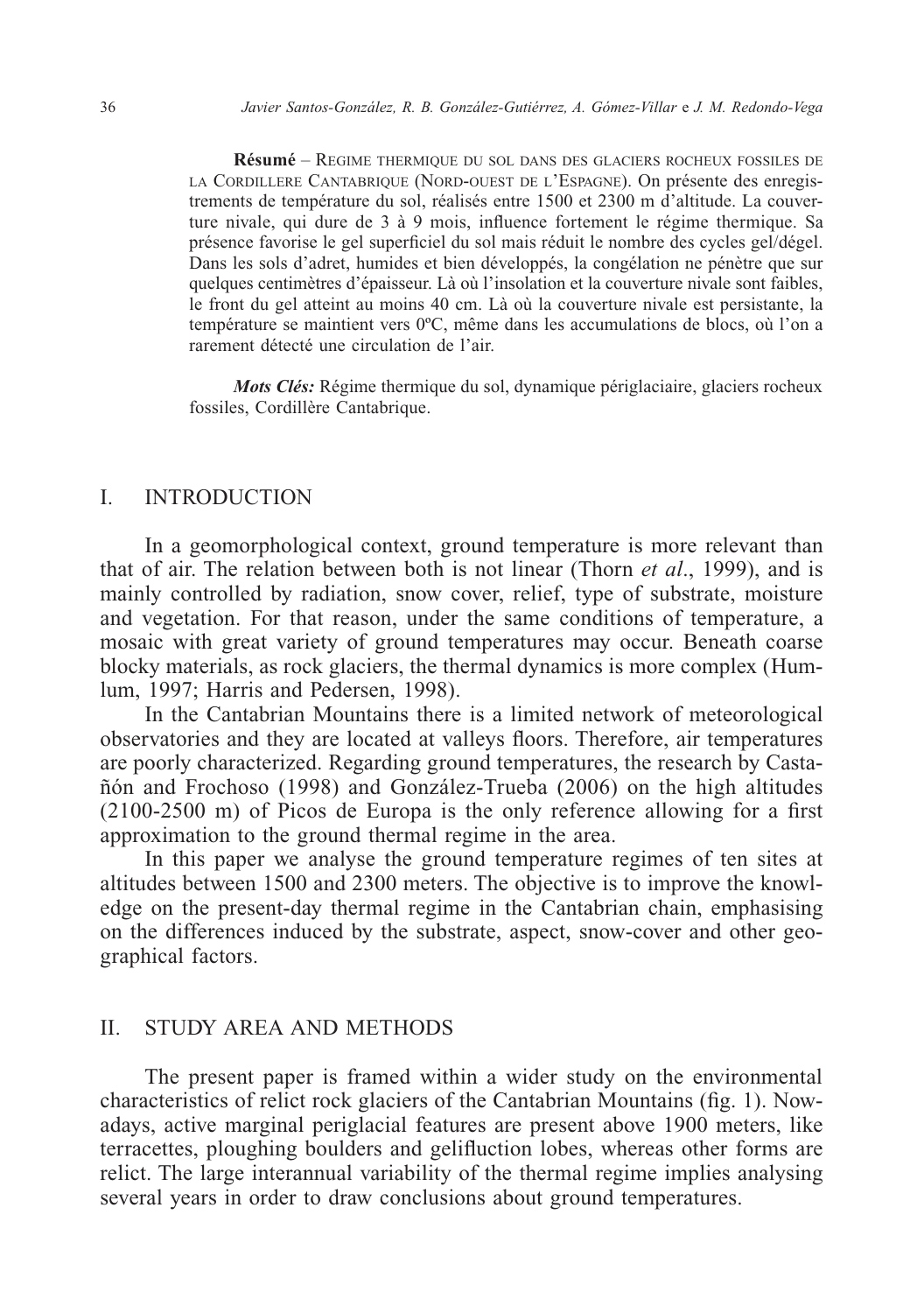

Fig. 1 – Location of the study area. Gistredo massif on the left corner and Peña Prieta massif on the right (TOP: NASA/GSFC, MODIS rapid response image). *Fig. 1 – Localização da área em estudo: Maciço de Gistredo no canto esquerdo e maciço de Peña Prieta no canto direito (TOP: NASA/GSFC, MODIS rapid response image).*

At each site we have installed a small plastic box with one, two or three data-loggers (HOBO® H8 ProTemp/RH and H8 Temp, by Onset), storing hourly data at different depths in the ground. In many of the places 3 sensors have been set up, normally at the surface (-1 or -2 cm), -10 or -15 cm, and at -20 or -40 cm, depending on the ground characteristics. Data have been collected between 2003 and 2007, but not simultaneously at all sites during the whole period.

In this paper we consider a temperature oscillation below and above 0ºC as a freeze-thaw cycle, although water freezing can happen in a diverse temperature range (Hall, 2007) or even take several weeks to occur, even with negative temperatures (Sutinen *et al*., 2008). On the other hand, water is not always present, since, for instance, in relict rock glaciers even with negative temperatures, the openwork structure mitigates water availability.

## III. RESULTS

#### **1. Summer temperatures**

During the summer no ground freezing occurred, except, occasionally, in September, when shallow and short cycles were recorded. The sites where snow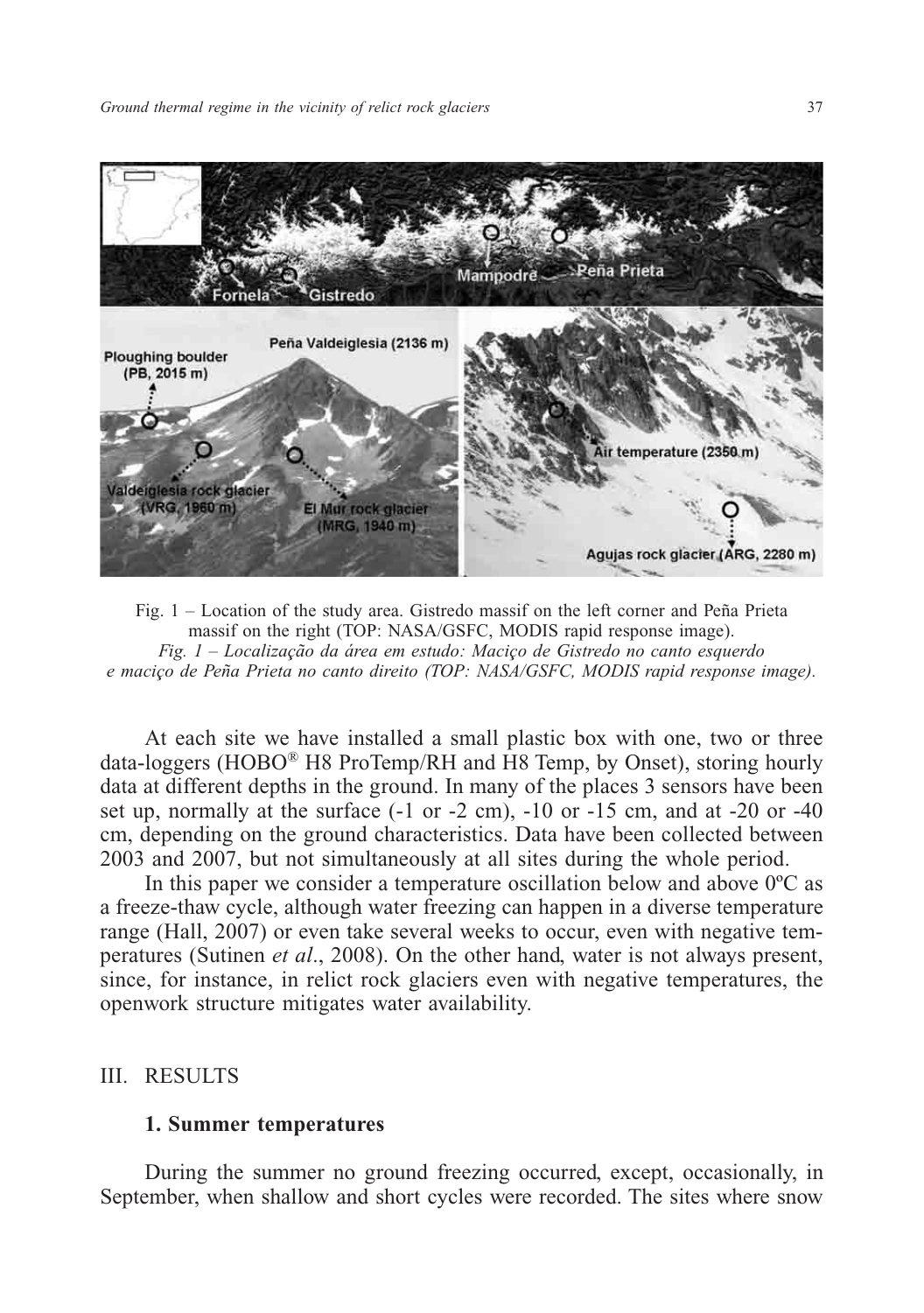remained until July or even August (especially at Agujas Rock Glacier) are exempt from this regime, because the ground remained frozen until the snow melted.

Daily summer maximum temperature oscillations are of the order of 13 to 25 °C at -2 cm, as opposed to 2 to 5 °C at -20 cm and 1 to 2 °C at -40 cm, depending fundamentally on the type of substrate. Fine soils have a large insulation effect, so thermal oscillations are lower than in boulderly terrains, like relict rock glaciers (fig. 2).





*Fig. 2 – Comparação das temperaturas estivais do solo num local com solo fino (bloco lavrador) e num local com estrutura em open-work (glaciar rochoso de Valdeiglesia).*

### **2. Autumn temperatures and freeze-thaw cycles**

The first annual snow in the study area falls usually in October, but below 2000 m the snow mantle melts quickly and there, it only settles in November. In October the negative air temperatures result in ground freezing at surface levels.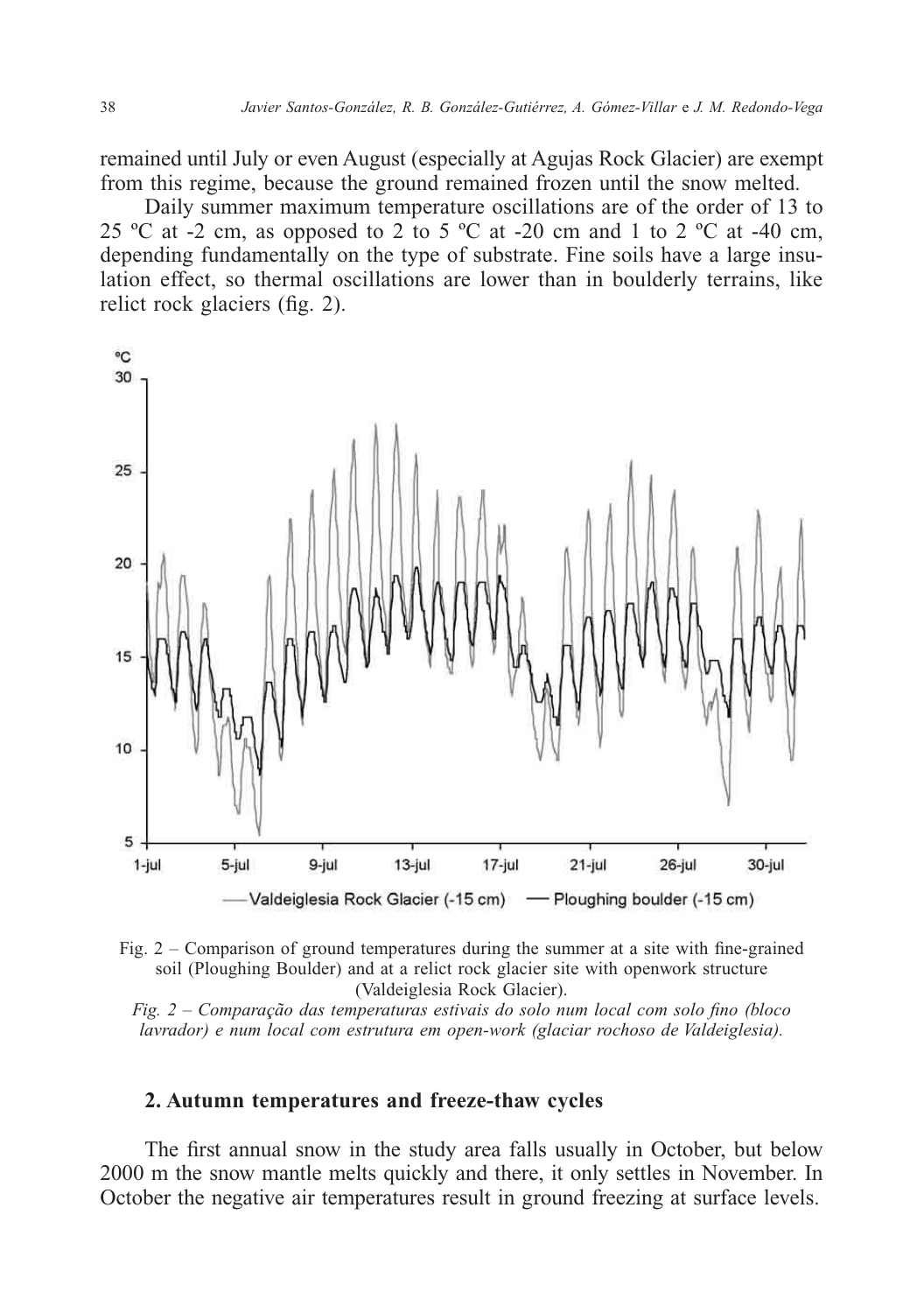In places showing a more stable snow cover, like Nevadín Snow Patch and Agujas Rock glacier, it is in autumn, before the permanent snow settlement, that freeze-thaw cycles occur. However, in other sites, cycles are more frequent in winter and in spring due to the more discontinuous snow cover. In any case, diurnal freeze-thaw cycles were very unusual in most sites in autumn and restricted to the first 5 or 10 cm of the ground. In the sunny faces, especially in the years with scarce snow and, above all, in the ploughing boulder site, there was a higher frequency of shallow frost cycles that did not reach deeper than 10cm. The differences in years with a high quantity of snow (2003-04 and 2004-05) stand out in Nevadín Snow Patch as opposite of other ones where snow is quite limited (2006-07) (table I).

|                            |                 | <b>Altitude</b><br>(m) | Depth<br>(c <sub>m</sub> ) | 2003-04                  | 2004-05                  | 2005-06                  | 2006-07      |
|----------------------------|-----------------|------------------------|----------------------------|--------------------------|--------------------------|--------------------------|--------------|
|                            |                 |                        | $-2$                       | $\mathfrak{Z}$           | $\overline{\phantom{0}}$ | -                        | 18           |
| Nevadín Snow Patch         |                 | 2040                   | $-8$                       | 10                       | $\overline{4}$           | $\overline{\phantom{0}}$ |              |
|                            |                 |                        | $-15$                      | 13                       | $\mathfrak{2}$           |                          |              |
|                            |                 |                        | $-2$                       | $\qquad \qquad -$        | 18                       |                          |              |
| Valdeiglesia Sunny Face    |                 | 2035                   | $-15$                      | 19                       | $\overline{\phantom{0}}$ | $\overline{\phantom{0}}$ |              |
|                            |                 |                        | $-20$                      | $\overline{\phantom{0}}$ | 2                        | $\overline{\phantom{0}}$ |              |
| Nevadín Sunny Face         |                 | 2035                   | $-2$                       | 41                       | $\overline{\phantom{0}}$ | 8                        |              |
|                            |                 |                        | $-5$                       | 11                       | $\mathbf{0}$             | $\qquad \qquad -$        |              |
|                            |                 |                        | $-10$                      | 13                       | $\overline{\phantom{0}}$ | 3                        |              |
|                            |                 |                        | $-20$                      | $\equiv$                 |                          | 3                        |              |
| Ploughing Boulder          |                 |                        | $-2$                       | 36                       | 37                       | $\overline{\phantom{0}}$ |              |
|                            |                 | 2015                   | $-15$                      | 6                        | 10                       | 5                        | 17           |
|                            |                 |                        | $-40$                      | $\overline{2}$           | $\overline{\phantom{0}}$ | $\overline{\phantom{0}}$ |              |
| Valdeiglesia Rock Glacier  | Ridge<br>Furrow | 1960                   | $-15$                      | $\overline{\phantom{0}}$ |                          | 18                       |              |
|                            |                 |                        | $-15$                      |                          | -                        | 12                       |              |
| El Mur Rock Glacier        | Furrow          | 1940                   | $-20$                      |                          |                          | $\overline{\phantom{0}}$ | 27           |
|                            |                 |                        | $-70$                      |                          |                          | $\overline{\phantom{0}}$ | 26           |
| Poza del Puerto Sunny Face |                 | 1750                   | $-5$                       |                          | -                        | $\overline{\phantom{0}}$ | 3            |
|                            |                 |                        | $-30$                      | $\overline{\phantom{0}}$ | -                        | $\overline{\phantom{0}}$ | $\mathbf{0}$ |
| Agujas Rock Glacier        | Furrow          | 2280                   | $-15$                      |                          |                          |                          | 7            |
| Recacabiello Rock Glacier  | Ridge           | 1495                   | $-15$                      |                          |                          |                          | 27           |
| Ferreira Rock Glacier      | Ridge           | 1575                   | $-15$                      |                          |                          | $\overline{\phantom{0}}$ | 33           |

Table I – Freeze-thaw cycles at the study sites. *Quadro I – Ciclos gelo-degelo nos locais de estudo.*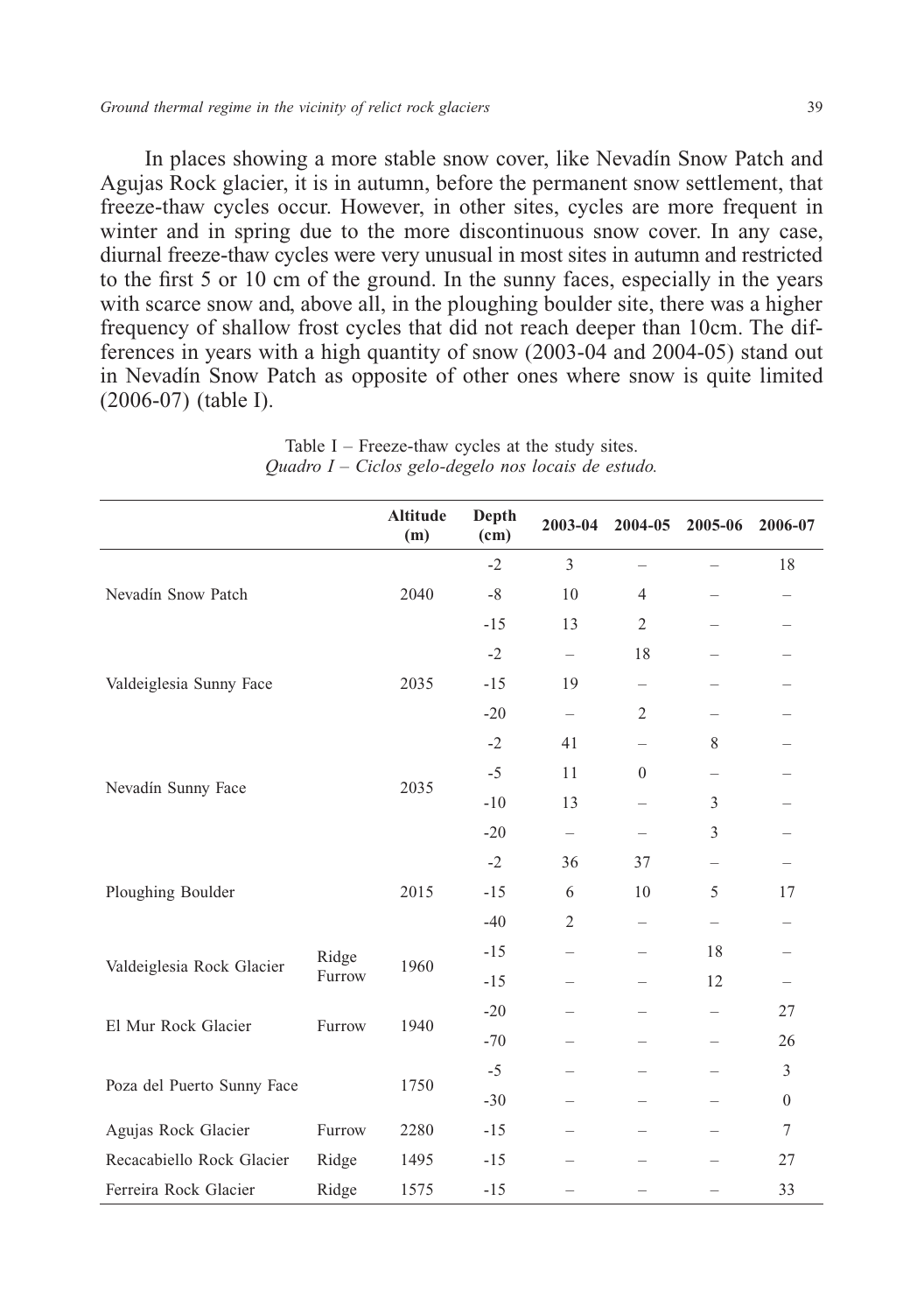The period of autumnal cooling influences clearly the temperatures of the rest of the winter, especially in the sectors where the snow cover is more stable and long-lasting, as Overduin and Kane (2006) have shown for Alaska. This influence is visible in Nevadín Snow Patch, where in 2003-04 temperatures were stable around  $0^{\circ}$ C throughout the winter, whereas in 2006-07, due to the delay on snow cover settlement, temperatures well below 0 ºC were recorded, keeping the temperature at -2ºC after the establishment of the snow cover and reaching the frost penetration of the ground deeper depth. Generally, when there is an early snow cover (at the end of October for example) lasting well into the spring, it can even cause no episode of frost, not even at the ground surface, especially if the ground is wet enough, although air temperature can reach -10ºC or -15ºC (Nevadín Sunny Face, 2004-05) (fig. 3).



Fig. 3 – Comparison between air and ground temperatures in the Nevadín area during a period with snow cover. *Fig. 3 – Comparação entre temperaturas do ar e do solo em Nevadín num período com solo coberto de neve.*

## **3. Temperatures during the period with snow cover**

The study area is characterized by a snow cover with high temporal and spatial thickness variation as in other Iberian mountains (Vieira *et al*., 2003),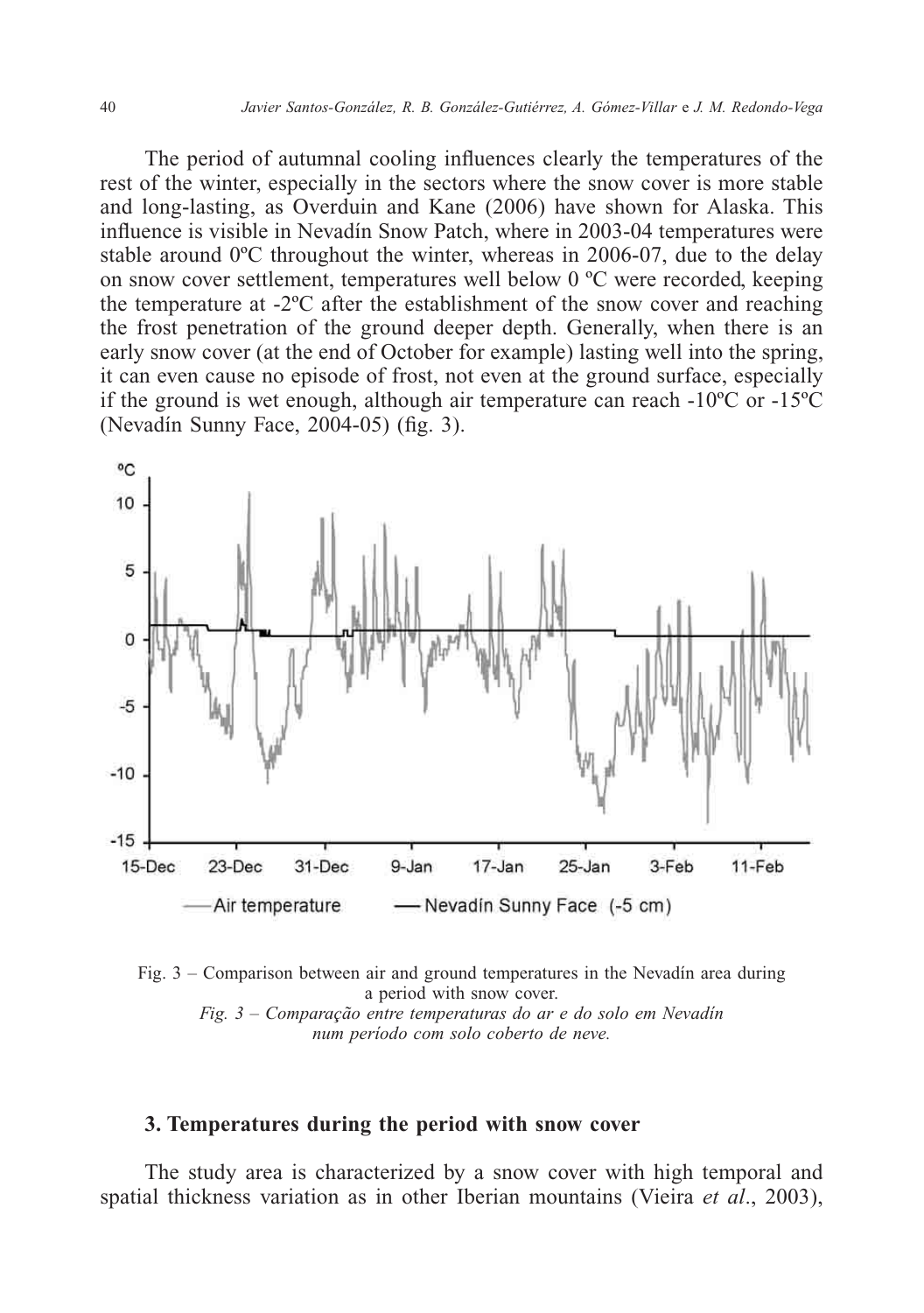varying between a 3 and 9 months in the study sites. Once snow establishes, ground temperature falls and stabilizes after a few days around 0ºC, producing the so-called zero curtain effect (Outcalt *et al*., 1990). The cause of this phenomenon lies in the latent heat emitted as a result of the energy leak when the water of the ground is being frozen. This isothermal curtain is typical at end of autumn and spring, but it can appear in winter and, occasionally, extend during almost the whole winter period, whenever there is enough humidity. Harris and Corte (1992) have shown that this effect is longer in wet fine-grained soils, as we have checked in different locations as Nevadín Snow Patch, Nevadín Sunny Face, Ploughing Boulder or Valdeiglesia Sunny Face.

A long freezing curtain effect is common in the Cantabrian relict rock glaciers, where the presence of water is unusual. Hanson and Hoelzle (2004) attribute this type of process to the deep melt inside an active rock glacier, although we have not checked the possible ice formation in spring in the relict rock glaciers analysed. Other authors in openwork structures of similar environments observe a similar phenomenon (Sawada *et al*., 2003; Zacharda *et al*., 2007). At all the relict rock glaciers large periods of zero curtain effect lasting until snow melt were registered.

Table II – Maximum and minimum rates of frost penetration in fine grained-soils at the study sites. NSF: Nevadín Sunny Face. NSP: Nevadín Snow Patch. PSF: Poza del Puerto Sunny Face. PB: Ploughing Boulder. VSF: Valdeiglesia Sunny Face.

*Quadro II – Valores máximos e mínimos das taxas de penetração da congelação em solos finos.*

|                  | <b>NSF</b> | NSP | PSF   | РB  | VSF     |
|------------------|------------|-----|-------|-----|---------|
| Maximum $(mm/h)$ | 20         | 3.4 | 0.4   | Q   | 19.8    |
| Minimum $(mm/h)$ | 0.9        | 0.1 | $0.1$ | 0.2 | $<$ 0.5 |

The rates of frost penetration are very variable in the same locations in a monthly and yearly basis (table II) as Overduin and Kane (2006) showed for Alaska. Air temperature, ground structure and melt of the snow cover are some of the causes that induce this variability. Nevertheless, ground moisture is perhaps the most important, since with a high moisture content, more latent heat will be released and ground freezing will be slower (Taras *et al*., 2002). In this case, the type of substrate shows a great influence. Therefore, sensors installed in sunny faces covered by shrubs (Poza del Puerto Sunny Face) or in herbaceous vegetation sites with thick soil (Nevadín Sunny Face) show significantly slower frost penetration rates. This can be explained by the organic soil without pebbles, larger solar radiation and more frequent snow melting resulting on a continuous feeding of moisture to the ground. We have also noticed that frost penetration is faster if the ground has been frozen previously during the winter, even with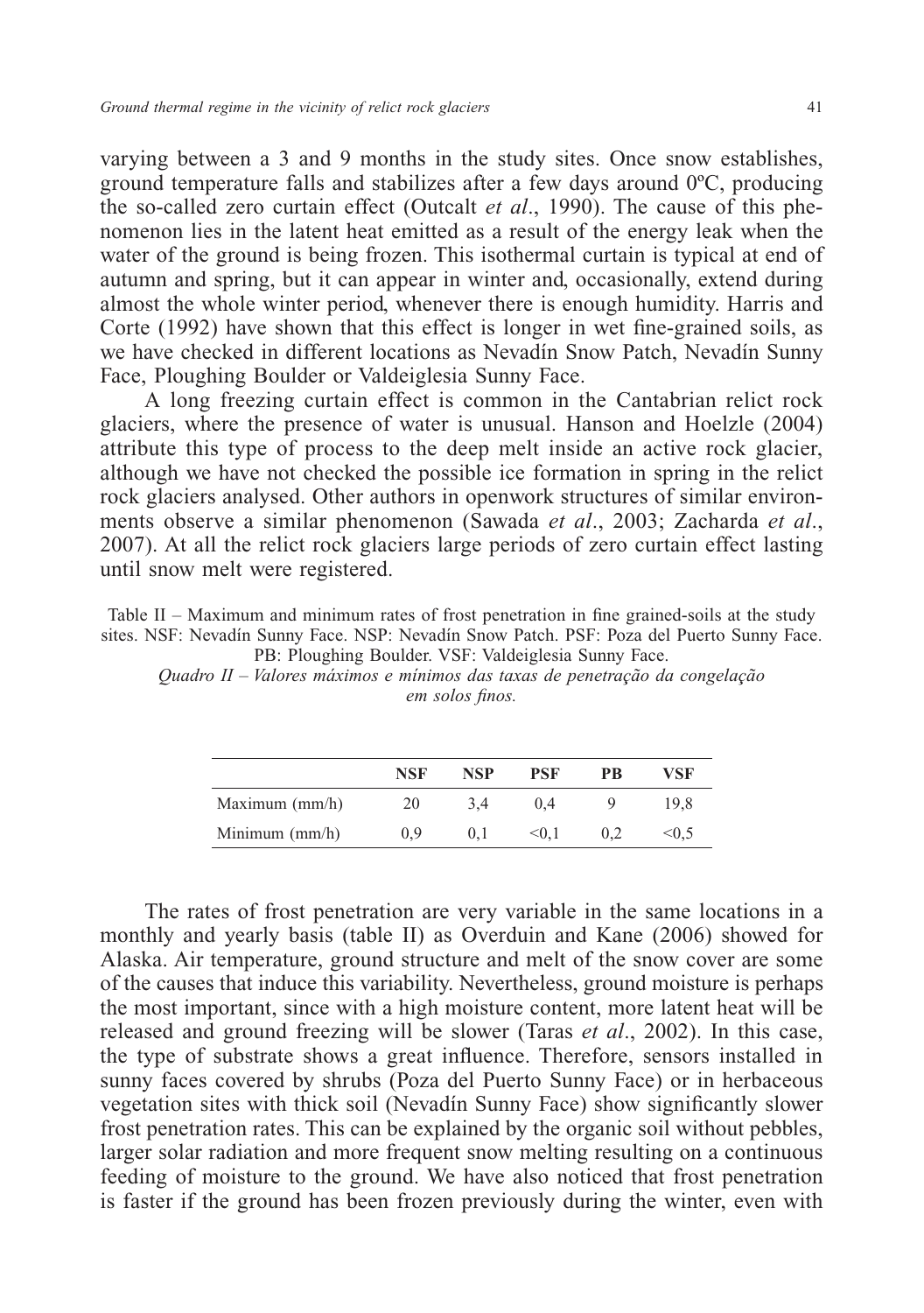temperatures that are not very low, such as in the end of spring. In this way, as recorded in several sites, rates are usually faster in consecutive freezing periods.

The period of ground freezing is very variable and depends mainly on the snow cover, and also on the possible delay of the frost penetration, and therefore the differences at depth can be very significant (table  $\hat{I}$ ). At similar altitudes we have observed large differences in ground freezing days. For instance, in 2003- 04, 225 days were recorded at Nevadín Snow Patch and a mere 88 days at nearby Nevadín Sunny Face site. There are also relevant differences in the depth of frost penetration, which can be just below the surface (5-10cm) or exceed, at least, 40cm (Ploughing boulder, fig. 4).



Fig. 4 – Ground temperature regime at the Ploughing Boulder site from October 2003 to May 2004.

*Fig. 4 – Regime térmico no sítio do bloco lavrador entre Outubro de 2003 e Maio de 2004.*

The period of ground thaw developed quickly and coincides with snow melt. Normally, the process lasts for a few hours until thawing affects all depths, except for isolated cases (i.e. at Ploughing Boulder in 2004, it took 3 days for thawing to reach -40cm). Furthermore, in a day of thaw it is usual to observe a ground temperature increase up to 6 or even 10ºC. Only when thawing occurred during winter and in shady slopes, ground remained frozen at depth for some days, whereas it thawed superficially (Ploughing Boulder, between January and April 2004; March 2005; January and February 2007; Valdeiglesia Sunny Face, March 2005).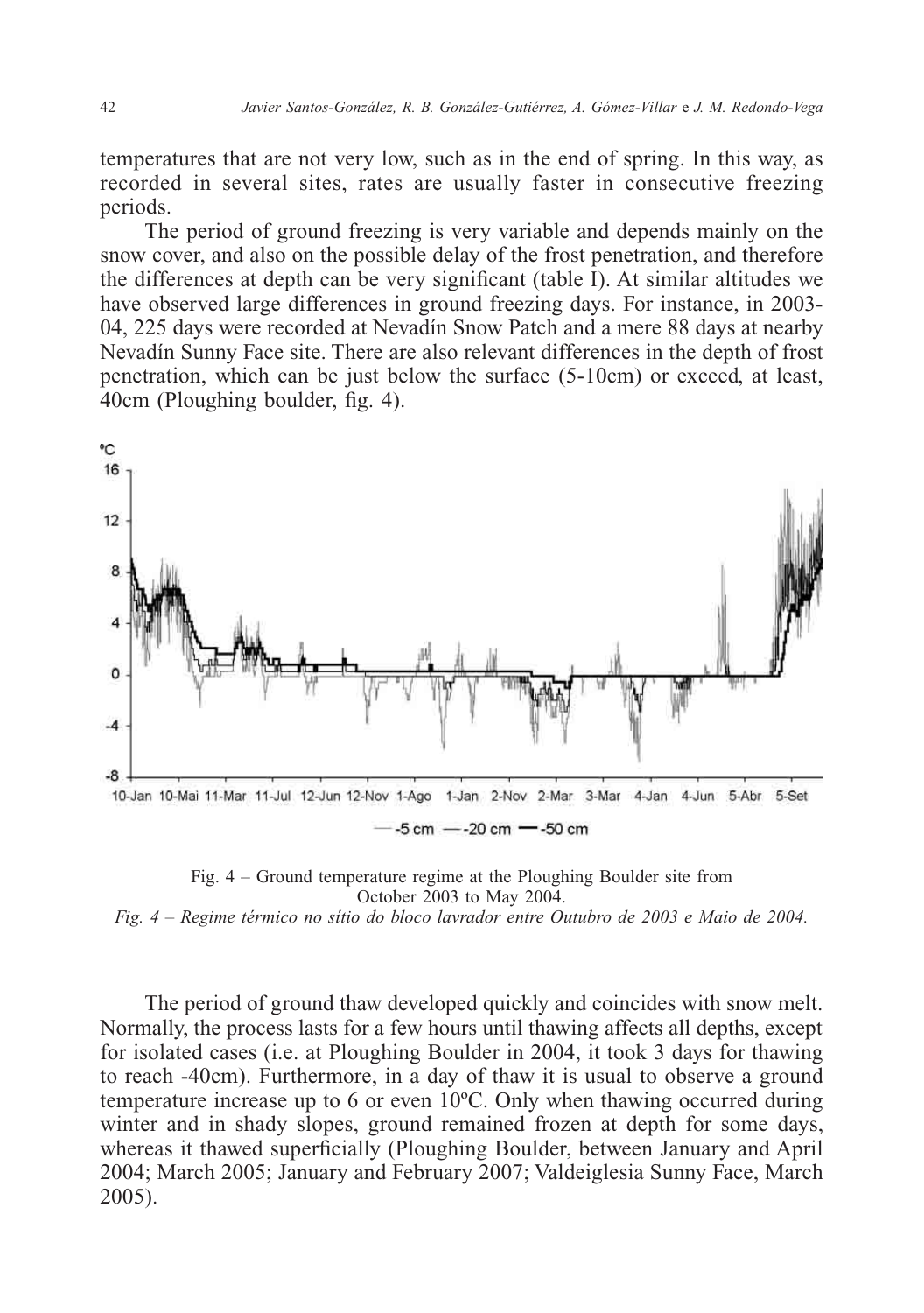## IV. CONCLUSIONS

At the study sites in the Cantabrian Mountains freezing of the ground lasts longer and is deeper in north faces with scarce snow cover and where, because of the wind effect, the permanent snow cover is delayed until the beginning of the winter. These types of location are related to convex windy sites with northerly aspect and also to summits above 2000m, with gentle slopes. In these places frost penetration can reach deeper and gelifluction forms with reduced or subactual activity, as the gelifluction lobes and the ploughing boulders, are present. Therefore, it seems that the presence of these forms in N-NW slopes is due to the colder ground conditions with deeper frost than in sunny slopes (where the high solar radiation limits frost penetration) and than in shady slopes, which accumulate high amounts of snow (with an insulating effect).

The rates of frost penetration are very variable, even for the same location, with values between 0.1 and 2 mm/hour. The maximum frost penetration is difficult to estimate from the data. At the Ploughing Boulder site, freezing reached 40cm in 19 February 2004 and 3 January 2005. We estimate a depth of ground freezing between 50 and 100 cm at this place. It is likely that these values are very variable from year to year, having an influence on the sporadic mobility of the ploughing boulders. A deeper frost can be also related to the presence of the boulder which influences the thermal conductivity (Berthling *et al*., 2001).

Diurnal freeze-thaw cycles are more frequent in sunny faces with 30 to 40 cycles per year. However, this fact does not imply higher rates of geomorphological activity than in northern slopes, since these cycles are very shallow (2) to 10 cm depth) and only generate small forms related to needle ice. Relict rock glacier sites show a larger number of frost cycles but the boulders and absence of matrix prevent the movement. Unlike in active rock glaciers, we have rarely observed signs of internal air flow. Snow cover maintains ground temperature stable until snow melt, even in areas with big boulders and when the snow patches are already scarce. The small diurnal air temperature range of the high areas and the snow cover explain the small number of freeze-that cycles, which are probably more frequent at the valley floors, where strong temperature inversions occur.

## ACKNOWLEDGEMENTS

Financial support for the work was provided by Ministerio de Educación y Ciencia, project CGL2006-07404/BTE and by Junta de Castilla y León, project LE 3201. Many thanks to José Carlos Redondo Martínez for the translation of this paper into English and to G. Vieira and two anonymous reviewers for their comments and corrections.